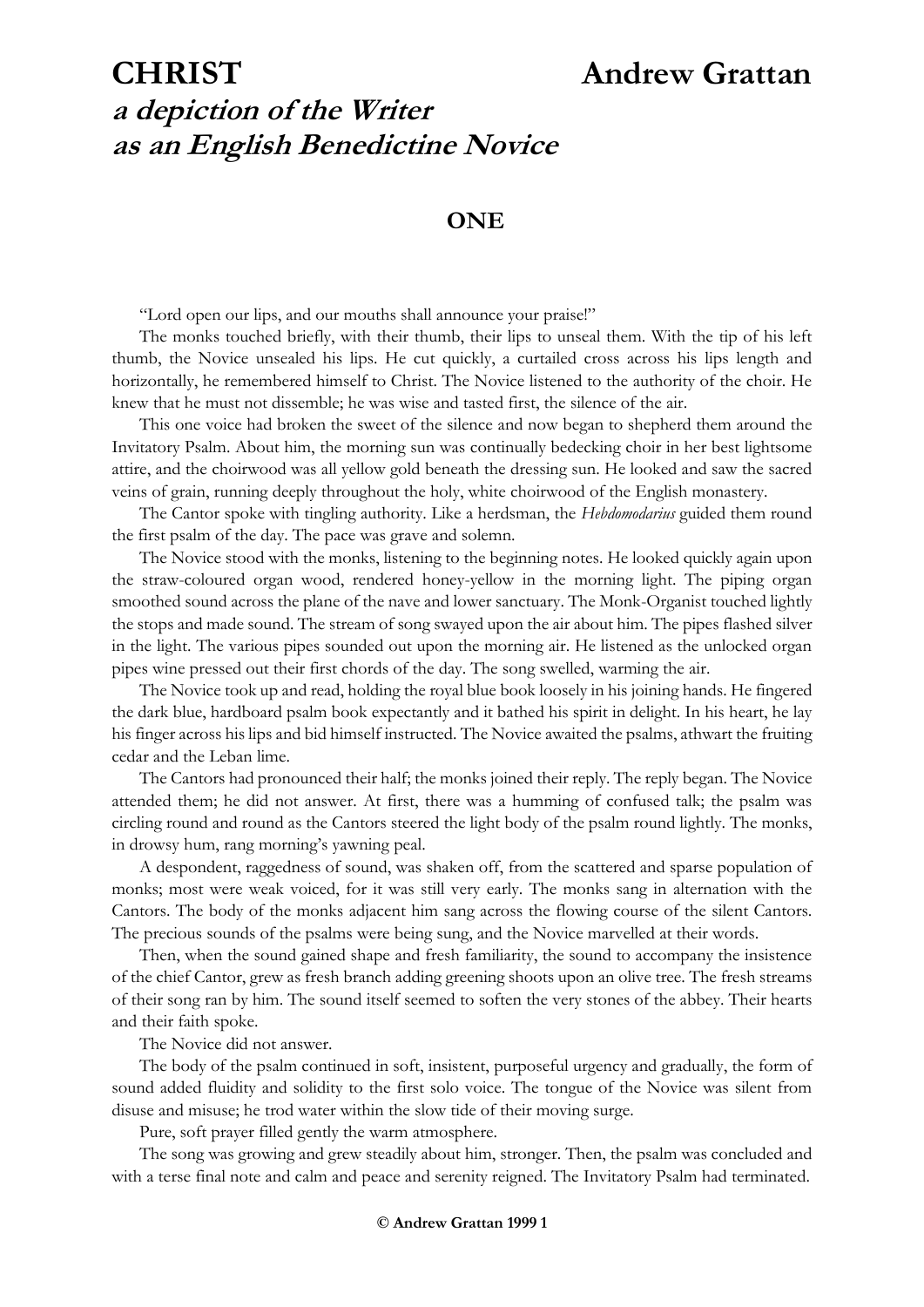# **CHRIST Andrew Grattan a depiction of the Writer as an English Benedictine Novice**

Two monks from above him and to his right, merged from the morning fresh and glowing choirwood. They carried with them books about their sleeves and at their breaking from the stalls, bowed toward the lower altar and crossing the nave, came to the Cantors' places.

The Cantors for the office arranged their books upon the broad-faced, flat head of the wood, that upon a thick and strong stem was mounted. It dwarfed their figures; upright they stood.

The Novice stood still, upright with the monks. There was a delay then soft piping began to originate at the organ further down below the seat of the stalls. The silver organ pipes gleamed from within their setting. Their silver lines flashed like the antler of deer. They shone from out the yellow honeyed wood of the climbing organ casing. The words of the monks would be tempered to the steel ringing pipes. Below the organ, within the lowest open of the Abbey Church the day was rousing itself to increased warmth. The music began again; he was fresh to it.

Still, the Novice did not answer.

Then, in alternation, sound and silence arranged began to issue and the deep-toned and lovely organ pipes pronounced the name of prayer. The vocal reeds of the pipes hummed and piped forth. A soft flow of air, a gathering tide, reissued from the monks' mouths in antiphonal chorus. Each side the other answered, each, responding to the others alternate silence.

The sound slid smoothly down the glassy way of the nave. The monks drank the air before them as the fruits of their faith enwrapped them, and, as the song rose as rising sap upon fresh branch, the English Benedictine Novice, was mute.

He was all wonder, all amazement.

Hail, Native Language!

The English Benedictine Novice began to answer; he was beginning to learn their language. He forced the tight and unworked cords of his throat to move and work, and felt the sinews of them within his larynx, work and move and warm, until the morning song smoothed out sweetly through his moving lips.

He spoke softly. He talked softly. In quiet joy his parted, fulfilling lips moved and they cooled the air with their reasoned language. He held the psalm book in his joining hands, tracing attentively the times of silence and of song. He sang softly. Their voices had skipped up a little as they warmed to their work. The monks sung the psalms; the Novice sang the psalms. The song was not untimely, no, he not sedulous by nature, no, nor beginning late. With a clear and informed spirit, he, standing, began the newness of that morning's offering. They, the Cantors became his guides.

The Novice's tones tested the air, striving quickly for the credibility of his own part on the warm, morning air. His accent was good; he hit the note of expectation. He did not miscarry the sound. The monks of solemn profession, from custom, from faith and from practice, their song, streamed still more thickly. The Novice's words and theirs hit the air together. His heart spoke. Faith put song in his throat. He sang very soundly. Something had given him leave to speak. The sound grew; it prospered. He spoke like the monks, with the monks; he sang, and would not tender any less. The Novice brought them answer.

The Novice restarted to a slight, clear voice and cradled it in his warming throat. He set to the creation of a humble, chary flute of sound. Like a rushing brook at Siloa, he knew theirs upon the warm and mellow air, and, he joined gradually, the conversation of their prayer. He trod water, waiting until the surge of song had regathered and regained and then rode upon their impulsion and surging sound. The river of the sound was fully swollen, intoned and answered. They stood like trees speaking. The whole, simple glory of their Art glowed. Words of logos-love rose ripe within their throats, and the panelled walls of the choirwood received the graceful words. The monks were well-tuned now.